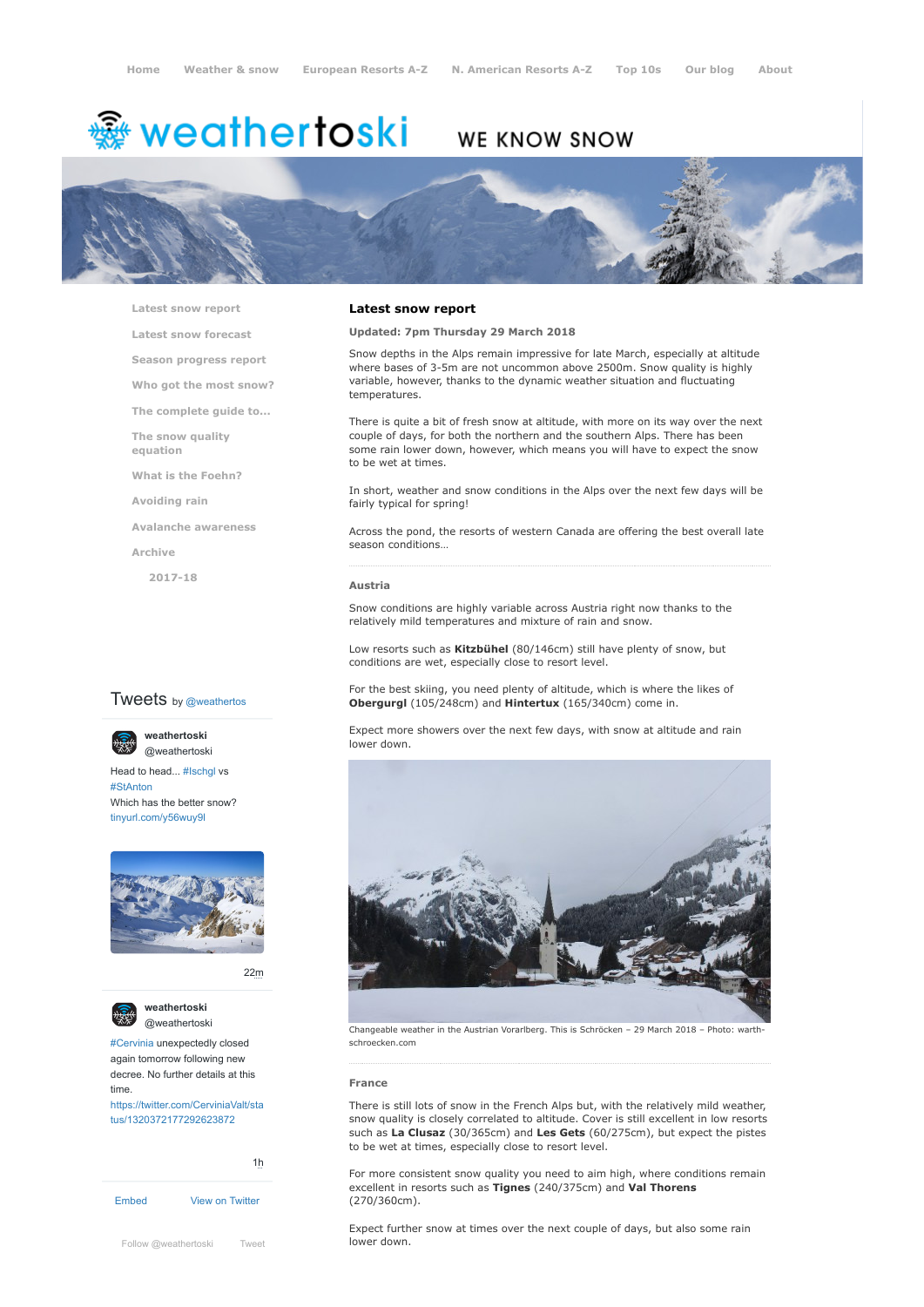

Tailor-made ski holidays and short breaks to some of the finest hotels in the Alps

020 3397 8450





# **Contact us...**

**Got a burning question about weather or snow conditions in the Alps?** [Contact us](https://www.weathertoski.co.uk/about-1/contact-us/) and we'll do our best to answer it...

E: [info@weathertoski.co.uk](mailto:fraser@weathertoski.co.uk)

T: +44 (0)20 3151 3154

[Website terms of use](https://www.weathertoski.co.uk/about-1/website-terms-of-use/)

[Privacy notice](https://www.weathertoski.co.uk/about-1/privacy-notice/)



Bright skies this morning in the 3 Valleys. This is Méribel – 29 March 2018 – Photo: meribel.net

### **Italy**

Snow cover remains excellent across most Italian resorts though, like everywhere else in the Alps, snow quality depends a lot on altitude, with fluctuating temperatures, some new snow but also a little rain lower down.

Two of the best bets at the moment are **Cervinia** (60/390cm) and **Livigno** (105/150cm) where there is some fresh snow, and more in the forecast. Lower down, snow conditions are more uniformly spring-like in the Dolomites, where **Selva** has base depths of 50/130cm.

Expect some further snow over the next couple of days, especially at altitude.



Excellent snow cover still in the Milky Way. This is Sestriere – 29 March 2018 – Photo: vialattea.it

# **Switzerland**



Cloudy skies this afternoon over eastern Switzerland. This is Laax – 29 March 2018 – Photo: laax.com

There is still lots of good skiing to be had in Switzerland, but snow quality is variable right now thanks to the relatively mild temperatures.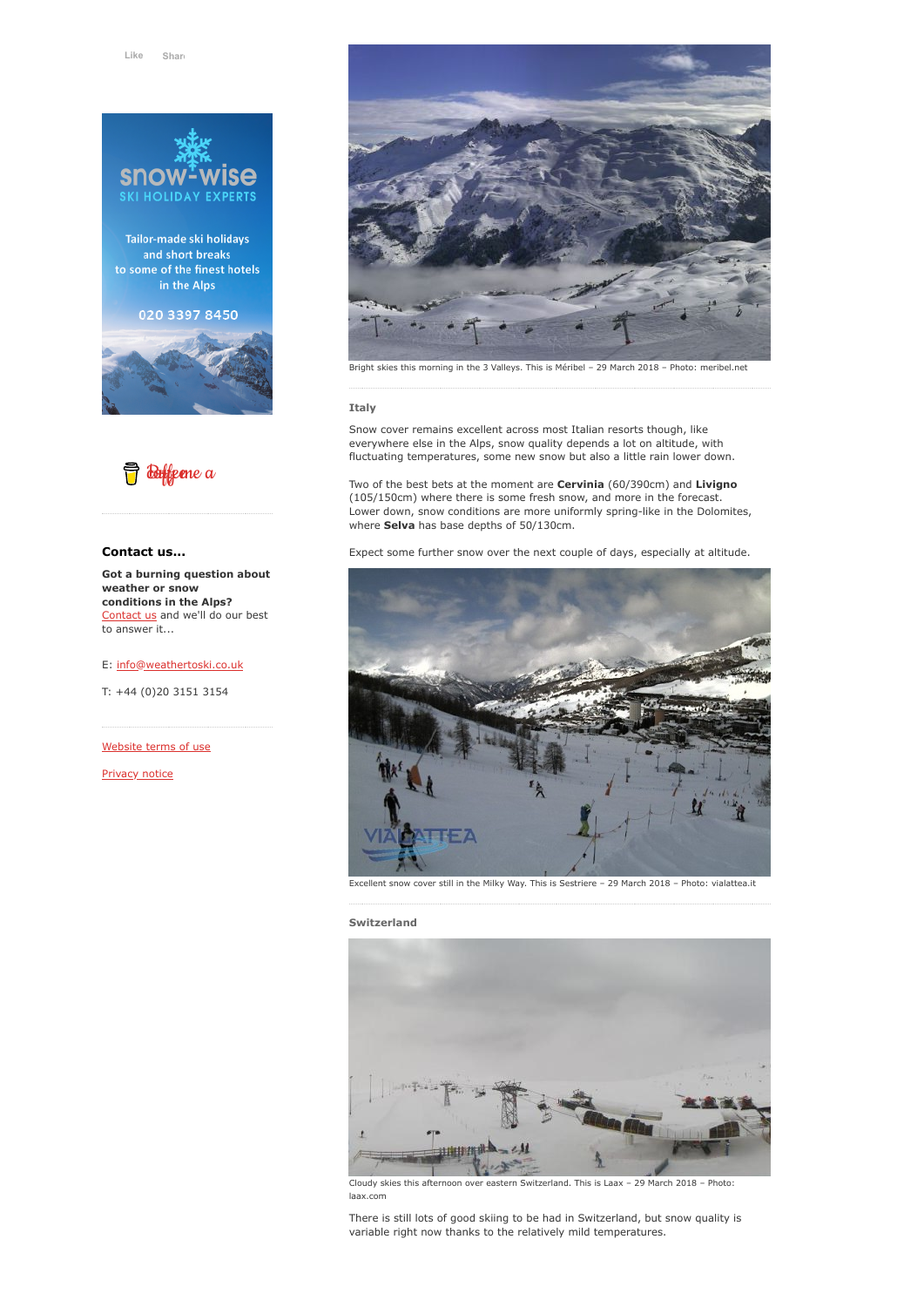The best snow conditions can be found in high altitude resorts such as **Zermatt** (195/395cm) and **Verbier** (92/350cm). Lower down, cover is still good in the likes of **Villars** (40/270cm) and **Grindelwald** (0/270cm), but expect wetter snow at times.

The weather will remain unsettled over the next couple of days with further snow for many, but also some rain lower down.

### **Rest of Europe**

Snow depths remain very healthy across most of the Pyrenees. Just like the Alps, however, snow conditions are variable, with the best skiing at altitude. Spain's **Baqueira Beret** has 220/300cm depending on altitude, while Andorra's **Pas de La Casa** has 140/230cm.

Scottish resorts can still offer plenty of skiing, with good on-piste cover in all five main resorts. **Glencoe** currently has base depths of 175/195cm, while **Cairngorm** has 80/140cm.

Norway hasn't seen much snow in the last week but snow depths remain impressive after what has been a bumper season in many areas. **Hemsedal** has upper base depths of 170cm, while **Voss** has 275cm.



Plenty of snow still in the Pyrenees. This is Les Angles – 29 March 2018 – Photo: lesangles.com

#### **USA**

Utah has seen some significant fresh snow this week – with 25cm on Tuesday in **Alta**, for example, where the upper base is now 254cm deep.

Wyoming's **Jackson Hole** (216/328cm) is also in good shape following heavy snow earlier in the week, but Colorado's **Vail** (135cm upper base) again missed the heaviest falls, as has often been the case this season.

#### **Canada**

Impressive conditions continue in **Whistler** (306cm upper base), with a further dusting of snow today and relatively low temperatures forecast for the foreseeable future.

You can also find some excellent skiing further inland in **Banff** (165/217cm), where plenty of snow flurries are expected to continue to keep things fresh over the next few days.